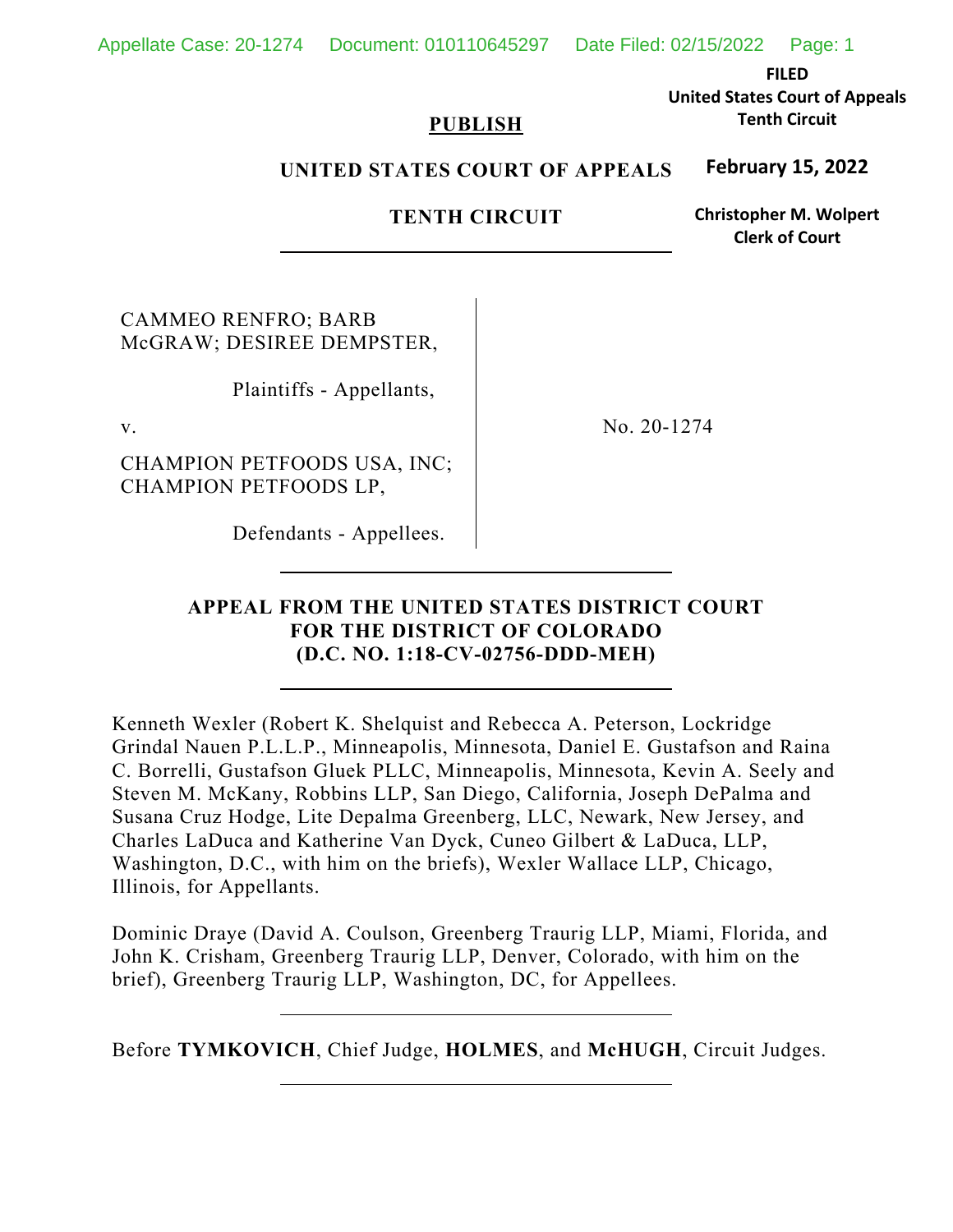**TYMKOVICH**, Chief Judge.

A group of pet owners brought a class action against Champion Petfoods USA, Inc., alleging representations on Champion's packaging on its Acana and Orijen brands of dog food were false and misleading. Champion's dog food packaging contains a number of claims about the product, advertising the food as "Biologically Appropriate," "Trusted Everywhere," using "Fresh and Regional Ingredients," and containing "Ingredients We Love [From] People We Trust." The district court dismissed the claims as either unactionable puffery or overly subjective and therefore not materially misleading to a reasonable consumer.

We agree with the district court that Plaintiffs' claims fail to allege materially false or misleading statements on Champion's packaging because the phrases fail to deceive or mislead reasonable consumers on any material fact. We therefore **AFFIRM** the district court's grant of Champion's motion to dismiss.

#### **I. Background**

 Champion is a pet food producer located in Auburn, Kentucky, where it manufactures pet food that is distributed throughout the United States.<sup>1</sup> It launched a food brand called Acana in the 1990s, and in 2006 another called Orijen. Champion's Orijen brand was aimed at offering a premium product to consumers that would mirror foods dogs might encounter in the wild. Champion

<sup>&</sup>lt;sup>1</sup> Champion Petfoods USA Inc. is a subsidiary of Champion Petfoods LP, a Canadian limited partnership.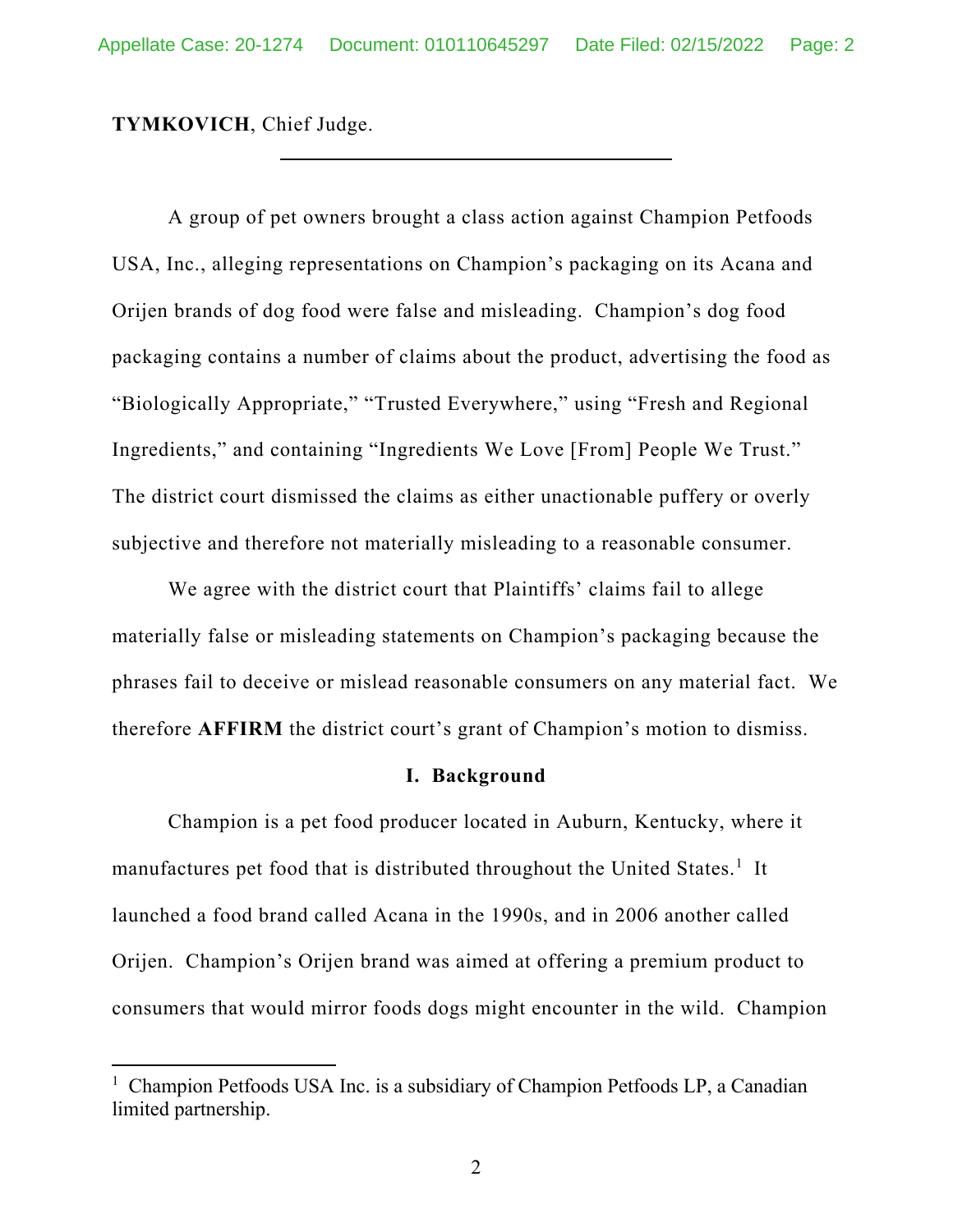marketed Orijen as "Biologically Appropriate" dog food that contained the

"richness, freshness, and variety" of meats dogs were "evolved to eat."

Champion later employed the same nutritional philosophy with its Acana brand as well.

The food packaging reflected this branding. For example, on Orijen bags, the packaging explained that "Biologically Appropriate" meant that the food would "nourish as nature intended."



The Orijen packaging also advertised it was "Trusted Everywhere" and contained "Fresh Regional Ingredients" "Grown Close to Home" that were

"ethically raised by people we know and trust[.]"

# **TRUSTED EVERYWHERE.**

TRUSTED BY PET LOVERS EVERYWHERE, ORIJEN IS THE FULLEST EXPRESSION OF OUR BIOLOGICALLY APPROPRIATETM AND FRESH REGIONAL INGREDIENTS COMMITMENT.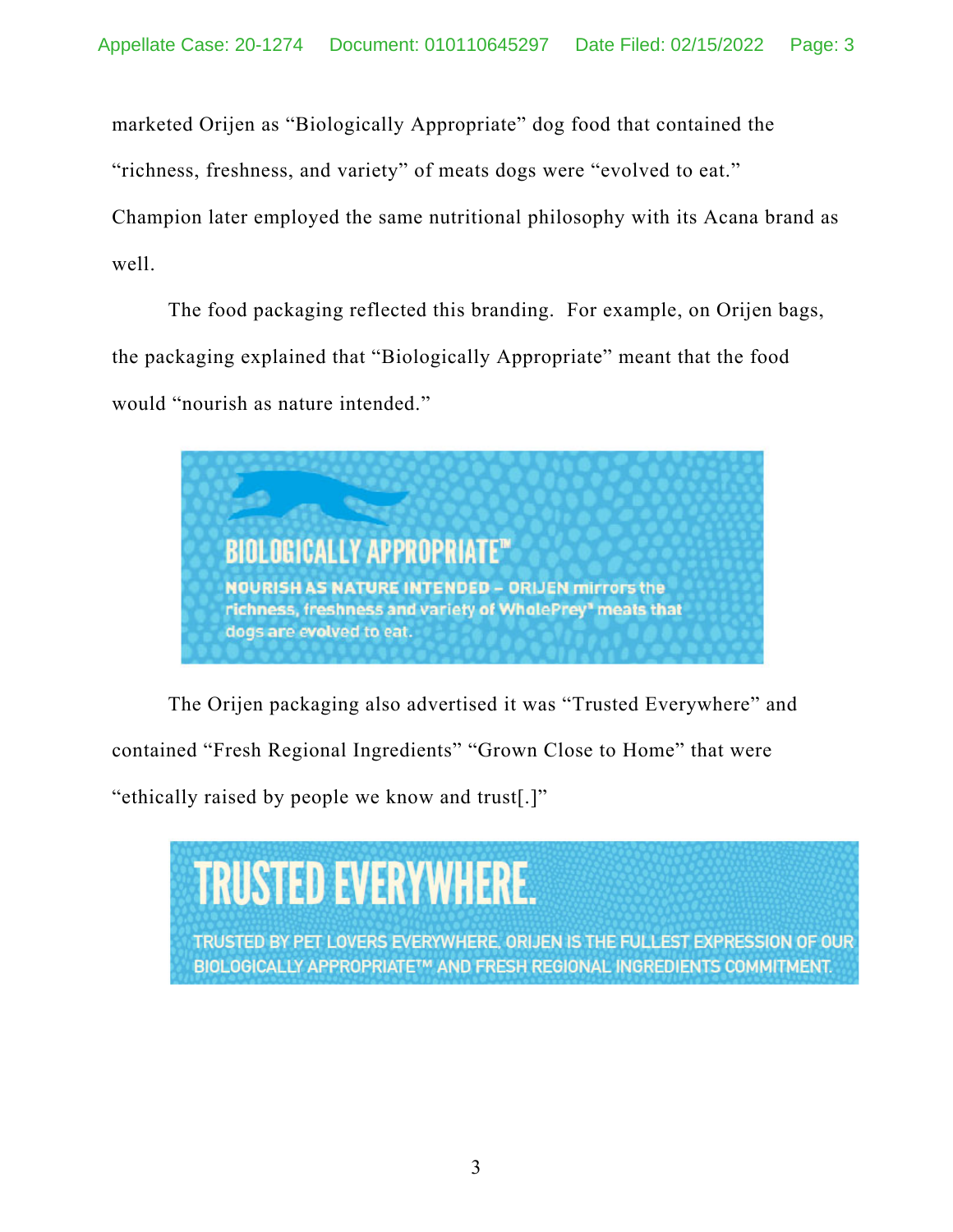## **FRESH REGIONAL INGREDIENTS**

GROWN CLOSE TO HOME - We focus on local ingredients that are ethically raised by people we know and trust, and delivered to our kitchens fresh or raw each day.



On the packaging of certain dog food formulas, Champion made more specific claims. For example, on the packaging of the Orijen Six Fish formula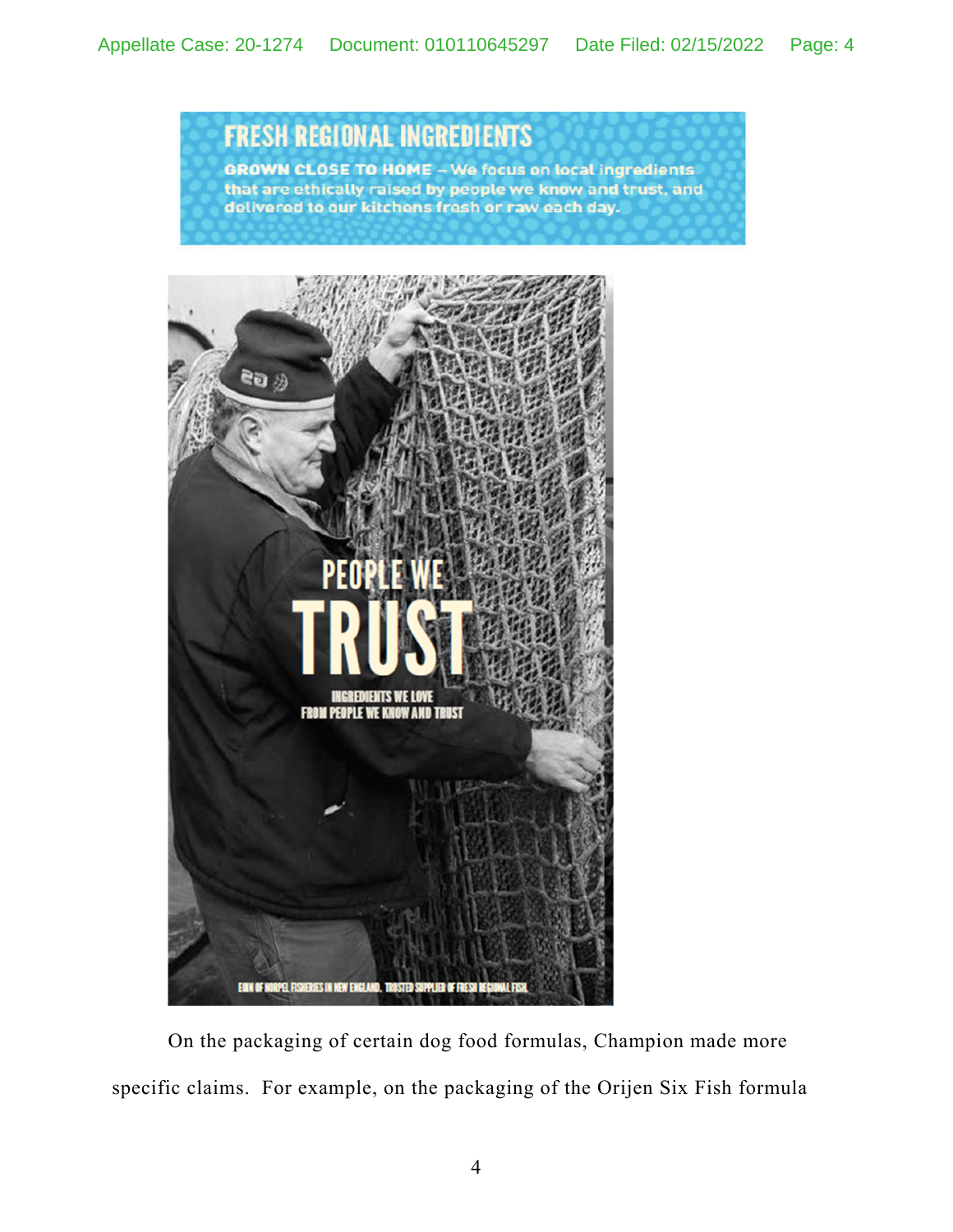pictured below, Champion listed the approximate amount of each fish included by weight. Champion noted that some of the fish—such as the wild monkfish and wild Alaskan cod—were fresh or raw, while other fish included were fresh, raw, or dried. And it also noted that only eleven of the thirteen pounds in the bag were fish.



Unrelated to its packaging advertising, Champion was notified in 2018 by the Food and Drug Administration that some of the beef tallow (beef fat) it used in certain pet food formulas had been contaminated with pentobarbital, a controlled substance. But none of the dog foods purchased by Plaintiffs contained ingredients tainted with pentobarbital.

#### **II. Procedural History**

Plaintiffs filed this class action in the District of Colorado. In the complaint, they allege seven claims based on Champion's package labeling and sale of contaminated product, including: (1) violation of the Colorado Consumer Protection Act, (2) breach of express warranty, (3) breach of implied warranty,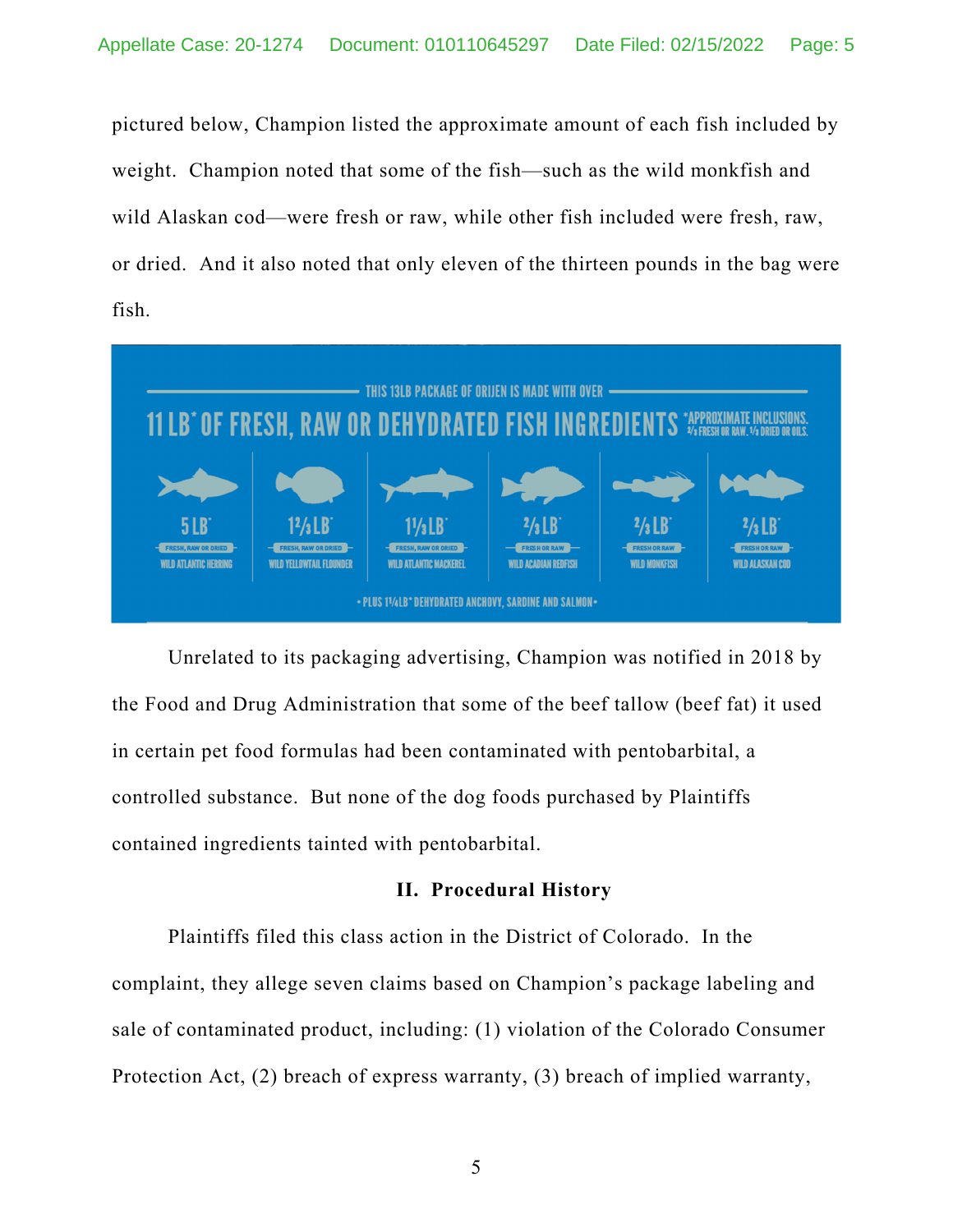(4) fraudulent misrepresentation, (5) fraudulent concealment, (6) unjust enrichment, and (7) negligence.

The district court dismissed the case based on Plaintiffs' failure to allege any materially false or misleading representations or omissions of material fact. The district court acknowledged that whether a statement is false or misleading is typically a question for the jury, but when statements are "so general or devoid of specific factual content," they are incapable of empirical verification and cannot, "as a matter of law, give rise to liability." Aplt. App. at 199. First, the district court dismissed "Trusted Everywhere" and "Ingredients We Love [from] People We Trust" as "non-actionable puffery" because no rational consumer would rely on these two phrases as material statements of fact. *Id.* at 202. Next, the court found that Plaintiffs lacked standing to bring any claims under "Biologically Appropriate" because they did not allege the dog food they purchased from Champion contained any pentobarbital contamination. Because Plaintiffs had purchased all the dog food before Champion received shipments of allegedly contaminated ingredients, they suffered no harm arising from Champion's packaging. Third, the claims based on the statement about "Fresh Regional Ingredients" were dismissed as subjective claims that were not empirically verifiable. Finally, the district court dismissed Plaintiffs' claims that Champion omitted material facts, finding that the packaging was not misleading.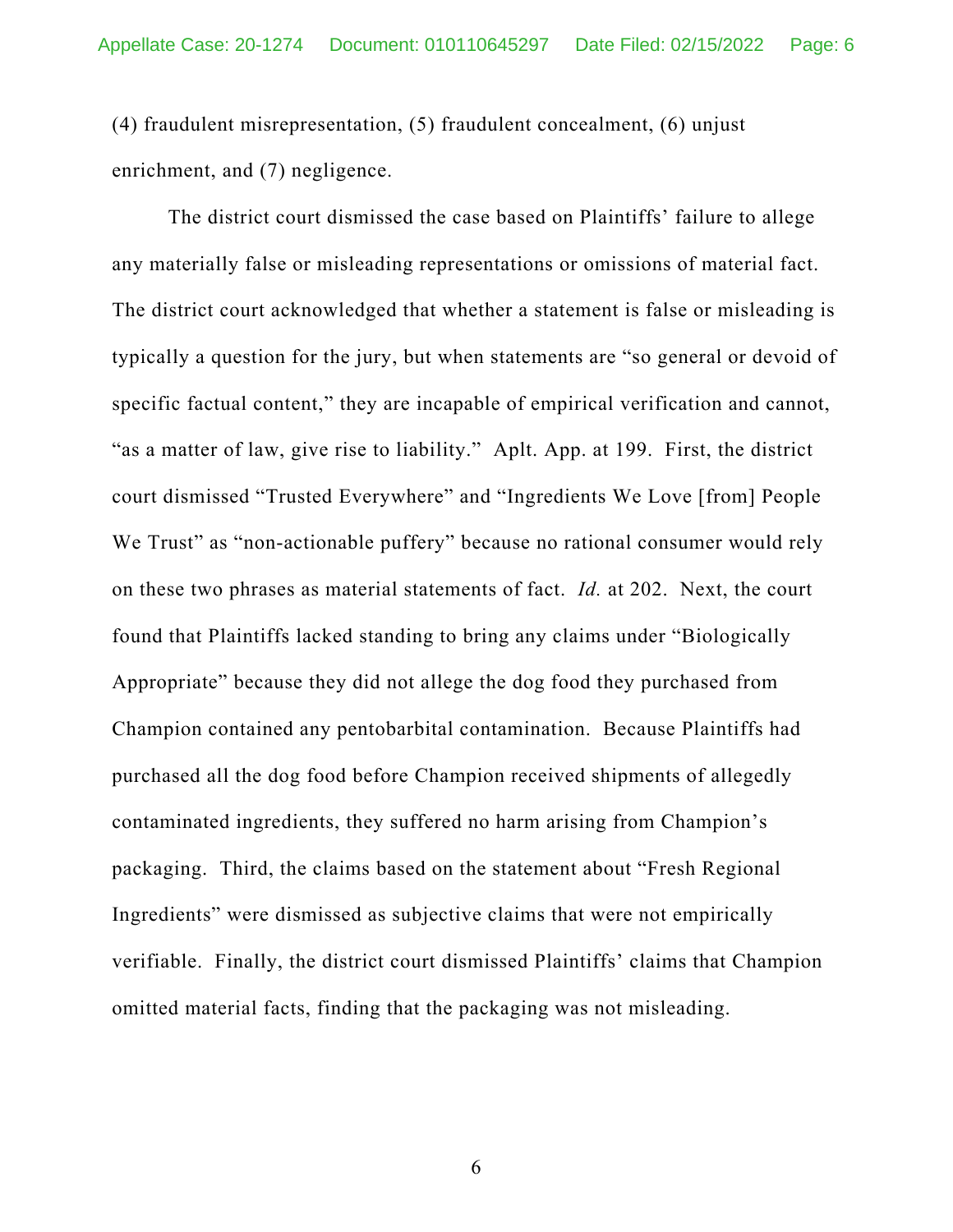#### **III. Analysis**

 We review dismissal under Rule 12(b)(6) for failure to state a claim de novo. *Kansas Penn Gaming, LLC v. Collins*, 656 F.3d 1210, 1214 (10th Cir. 2011). In doing so, we accept "all the well-pleaded allegations of the complaint as true and must construe them in the light most favorable to the plaintiff." *Albers v. Bd. of Cnty. Comm'rs of Jefferson Cnty., Colo.,* 771 F.3d 697, 700 (10th Cir. 2014). To survive a motion to dismiss, a complaint must "state a claim to relief that is plausible on its face." *Bell Atl. Corp. v. Twombly*, 550 U.S. 544, 570 (2007). We "disregard conclusory statements and look only to whether the remaining, factual allegations plausibly suggest the defendant is liable." *Khalik v. United Air Lines*, 671 F.3d 1188, 1191 (10th Cir. 2012).

 We first describe the legal framework under Colorado law for deciding whether an advertising statement constitutes an actionable misrepresentation under the Colorado Consumer Protection Act. Next, we review the legal framework for claims of omission. Then, we analyze whether each of the four statements was actionable for false or misleading misrepresentations and whether Plaintiffs had standing to bring their claims under "Biologically Appropriate." Finally, we address Plaintiffs' omission-based claims.

#### *A. Legal Framework*

 In a case based on federal diversity jurisdiction, the law of the forum state governs. *Wankier v. Crown Equip. Corp.*, 353 F.3d 862, 866 (10th Cir. 2003). We thus defer to the judgments of the Colorado Supreme Court and rely on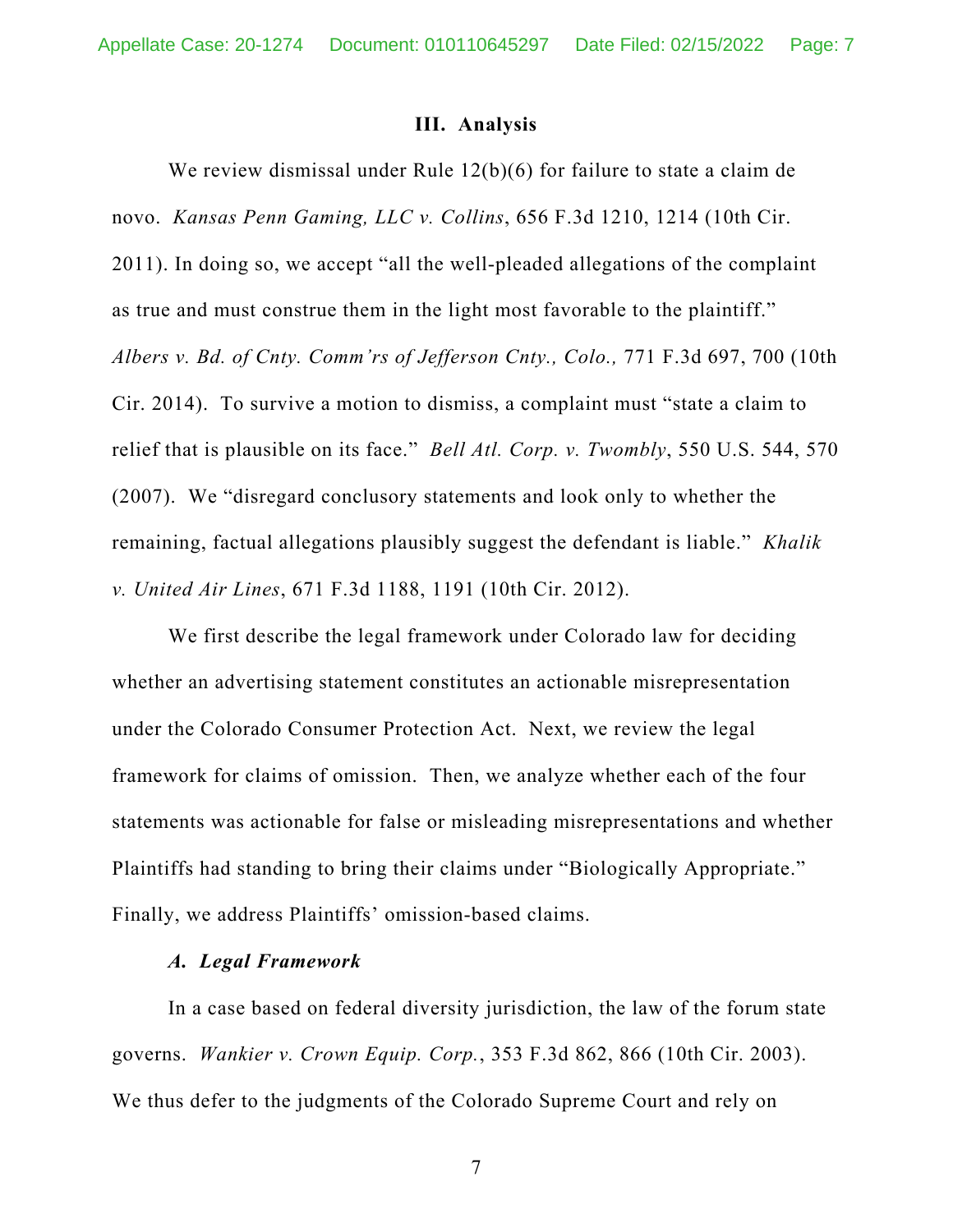decisions of the state's intermediate appellate court for persuasive logic. *Long v. St. Paul Fire & Marine Ins. Co.*, 589 F.3d 1075, 1081 (10th Cir. 2009).

#### *1. Affirmative Misrepresentations*

The Colorado Consumer Protection Act, Colo. Rev. Stat. §§ 6-1-101, et seq., "was enacted to provide prompt, economical, and readily available remedies against consumer fraud." *Crowe v. Tull*, 126 P.3d 196, 202 (Colo. 2006) (citation and internal quotation marks omitted). For a plaintiff to recover on a claim under the Colorado Consumer Protection Act, the plaintiff must prove by a preponderance of the evidence that: (1) the defendant engaged in an unfair or deceptive trade practice; (2) the challenged practice occurred in the course of the defendant's business; (3) the deceptive trade practice significantly impacted the public as actual or potential consumers of the defendant's goods; (4) the plaintiff suffered injury in fact to a legally protected interest; and (5) the deceptive trade practice caused actual damages or losses to the plaintiff. *Garcia v. Medved Chevrolet, Inc.*, 263 P.3d 92, 98 (Colo. 2011) (citation omitted).

Section 6-1-105 of the CCPA provides a non-exhaustive list of deceptive trade practices that are actionable. *Showpiece Homes Corp. v. Assurance Co. of Am.*, 38 P.3d 47, 54 (Colo. 2001). Among the deceptive trade practices alleged by Plaintiffs are that Champion: "knowingly or recklessly ma[de] a false representation as to the characteristics, ingredients, uses, benefits, alterations, or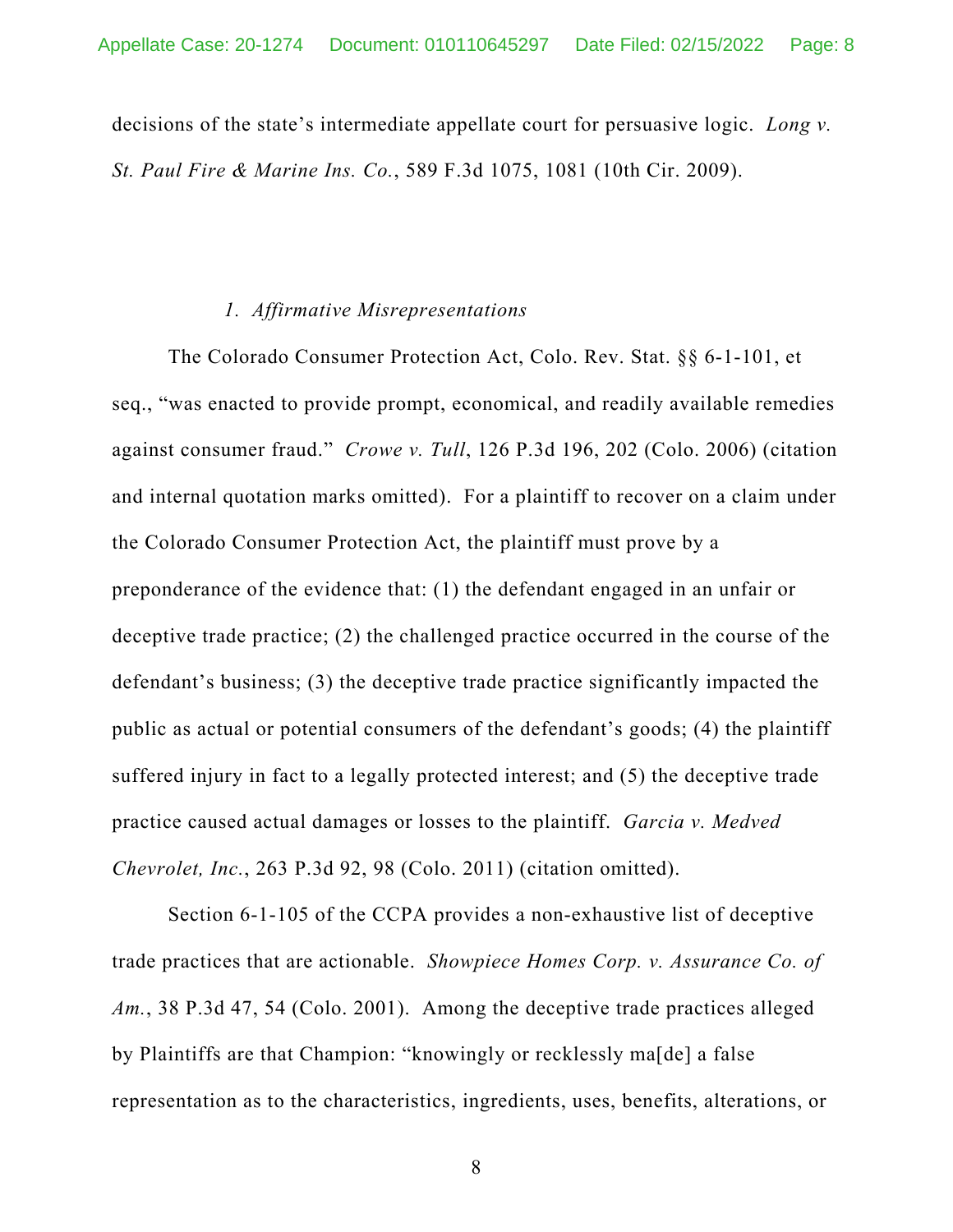quantities of goods [or] food[,]" Colo. Rev. Stat. § 6-1-105(e); "[r]epresent[ed] that goods [or] food . . . are of a particular standard, quality, or grade . . . [when Champion] kn[ew] or should [have] know[n] that they are of another," Colo. Rev. Stat. § 6-1-105(g); "[a]dvertis[ed] goods . . . with intent not to sell them as advertised," Colo. Rev. Stat. § 6-1-105(i); and "[f]ail[ed] to disclose material information concerning goods, services, or property which information was known at the time of an advertisement or sale if such failure to disclose such information was intended to induce the consumer to enter into a transaction," Colo. Rev. Stat.  $\S 6$ -1-105(u); Aplt. App. at  $67-68$  | 221.

In applying these provisions, the Colorado Supreme Court has noted that, at least with respect to Colo. Rev. Stat.  $\S 6$ -1-105(e), "a deceptive trade practice" under the CCPA "requires a *false statement of fact* that either induces the recipient to act or has the capacity to deceive the recipient." *Rhino Linings USA, Inc. v. Rocky Mt. Rhino Lining, Inc.*, 62 P.3d 142, 144 (Colo. 2003) (emphasis added). In that case, the court applied its precedent in non-CCPA cases to determine that "false representation[s]," as used in the CCPA, are misrepresentations or false representations that have the capacity or tendency to deceive. *Id.* at 148.

Under Colorado law, misrepresentation is defined as a "false or misleading statement that induces the recipient to act or refrain from acting[.]" *Id.* at 147. But misrepresentation is only actionable when "it is made 'either with knowledge of its untruth, or recklessly and willfully made without regard to its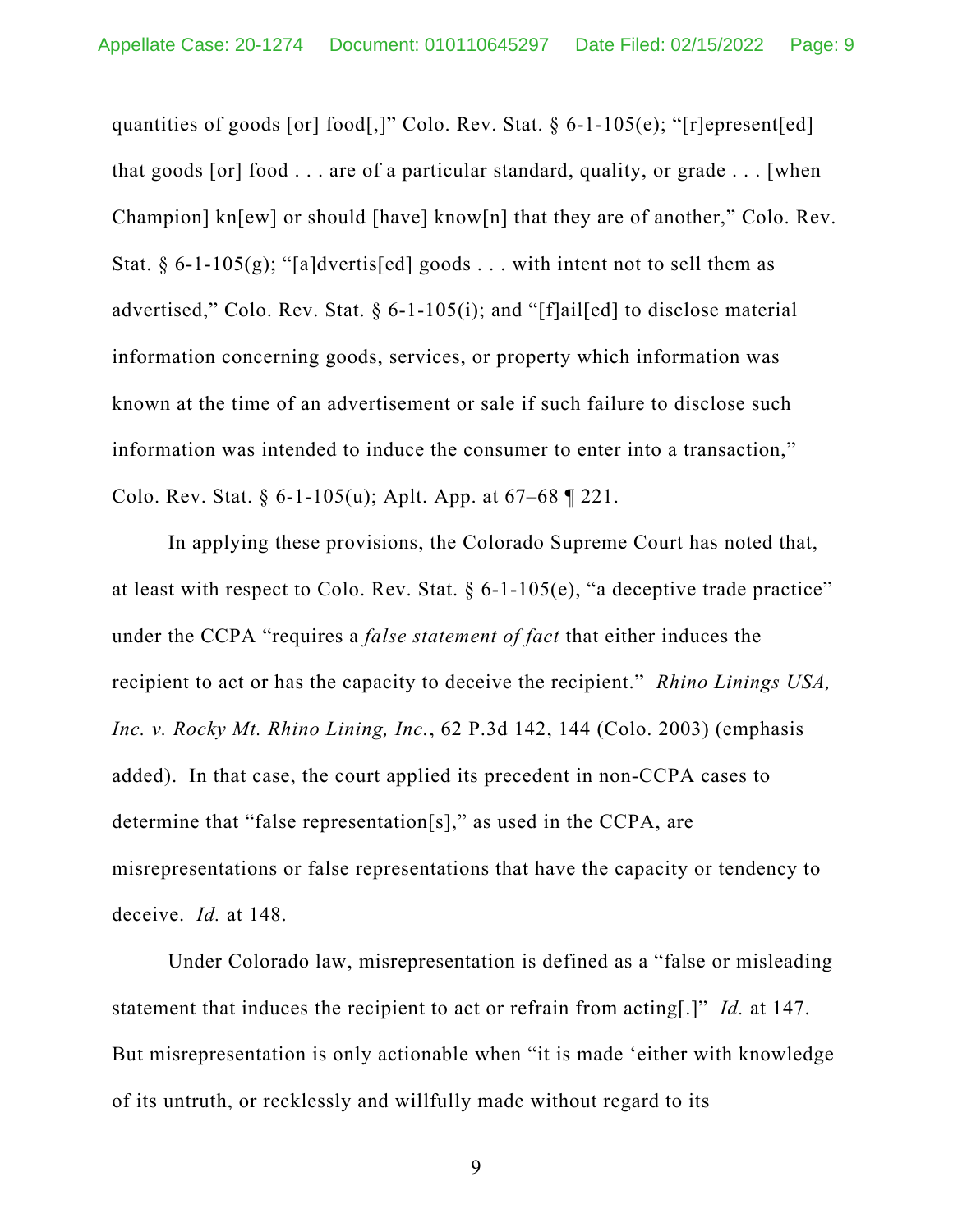consequences, and with an intent to mislead and deceive the plaintiff.'" *Id.*  (citing *Parks v. Bucy*, 211 P. 638, 639 (Colo. 1922)). "Thus, a party may establish a deceptive trade practice by proof that a defendant knowingly made a misrepresentation that induces a party's action or inaction[.]" *Id.* And in addition, the alleged "representation of a fact must be . . . material[.]" *Parks v. Bucy*, 211 P. at 640.

But "[m]ere statements of opinion such as puffing or praise of goods by seller is no warranty." *Elliott v. Parr*, 66 P.2d 819, 821 (Colo. 1937). Instead, the term "puffery" is used to "characterize those vague generalities that no reasonable person would rely on as assertions of particular facts." *Alpine Bank v. Hubbell*, 555 F.3d 1097, 1106 (10th Cir. 2009). These kinds of statements cannot form the basis for any claim of misrepresentation of fact. "[G]eneral statements of opinion typically constitute protected puffery, while specific representations of fact can form the basis of a deceptive trade practice claim." *Giles v. Inflatable Store, Inc*., No. 07-CV-00401-PAB-KLM, 2009 WL 961469, at \*3 (D. Colo. Apr. 6, 2009) (footnote omitted). For example, in *Shaw v. Gen. Motors Corp.*, 727 P.2d 387 (Colo. App. 1986), a Colorado court concluded GM's representation that "Chevy's business is providing the right truck for your business" was not an affirmation of fact and was not actionable because it was "merely [GM]'s opinion or commendation of [its] goods." 727 P.2d at 391 (citation and internal quotation marks omitted). Colorado courts have continued to make clear that common-law doctrines inform the meaning and application of the CCPA.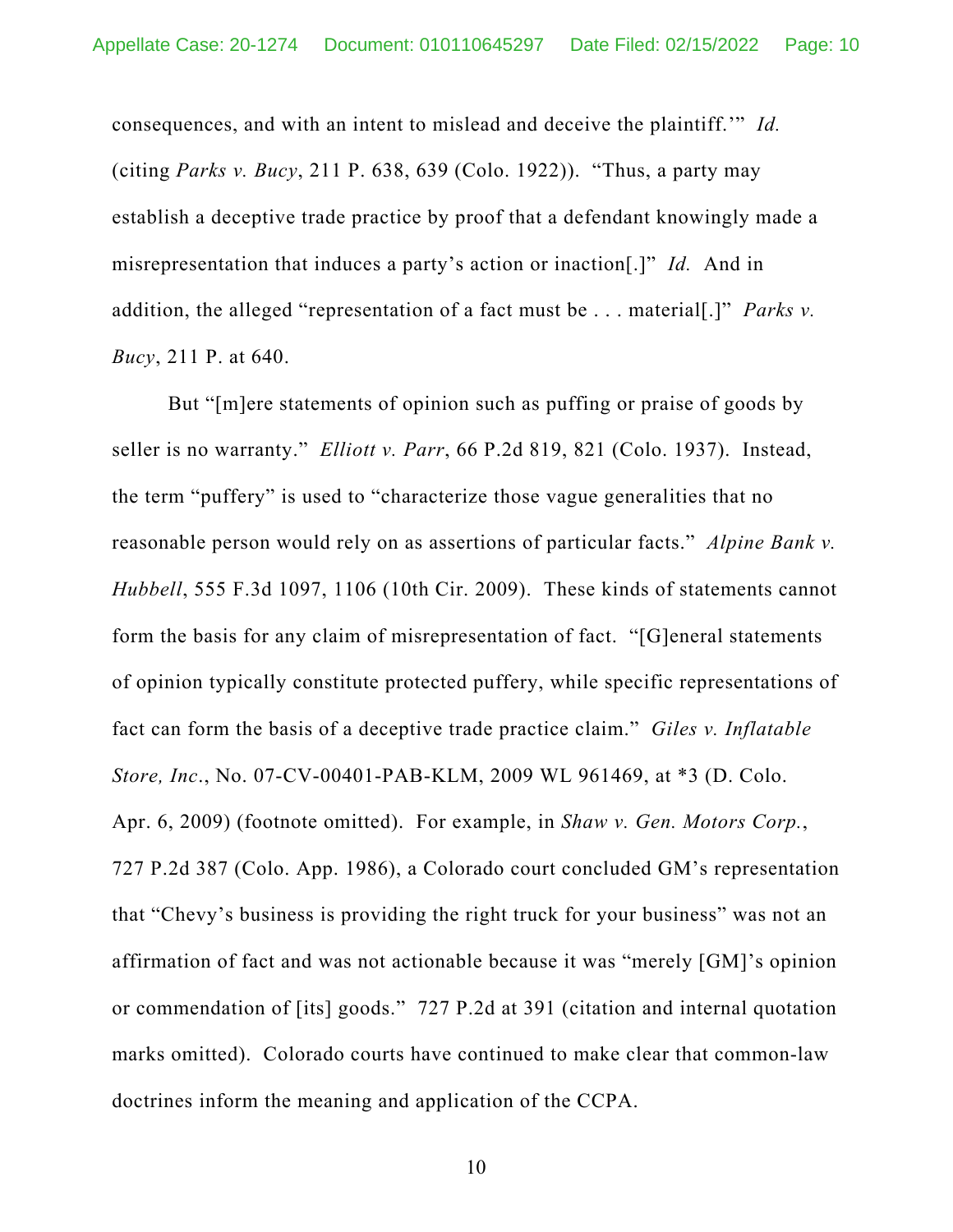Similarly, in *Park Rise Homeowners Ass'n, Inc. v. Res. Const. Co.*, 155 P.3d 427 (Colo. App. 2006), the Colorado Court of Appeals applied common-law puffing doctrine in a CCPA case, concluding that the "alleged misrepresentations were mere 'puffing' and, therefore, were not actionable under the CCPA." 155 P.3d at 435. Analyzing those precedents, among others, the court "conclude[d] that the CCPA does not, as a matter of law, make actionable a statement which would otherwise be mere puffery." *Id.* In applying this law, the court held that representations that homes were of "quality construction" were mere puffery, and thus not actionable under the CCPA. *Id.* at 436.

But if sellers make any "statements of value or quality" with the "purpose of having them accepted as [a] fact," then they must be "treated as representations of fact." *Id.* at 435 (citing *Groves v. Chase*, 151 P. 913, 915 (Colo. 1915) (internal quotation marks omitted)). To be sure, sellers "'have the right to exalt the value or quality of their own property to the highest point credulity will bear,' [but] any 'statements of value or of quality may be made with the purpose of having them accepted as [a] fact,' and if so[,] should be treated as 'representations of fact.'" *Id.* at 435 (citing *Groves v. Chase*, 60 Colo. at 162).

#### *2. Omission-Based Claims*

In addition to affirmative misrepresentations, Colorado law makes actionable certain omissions of fact. In Colo. Rev. Stat.  $\S 6$ -1-105(u), a "[f]ail[ure] to disclose material information concerning goods . . . which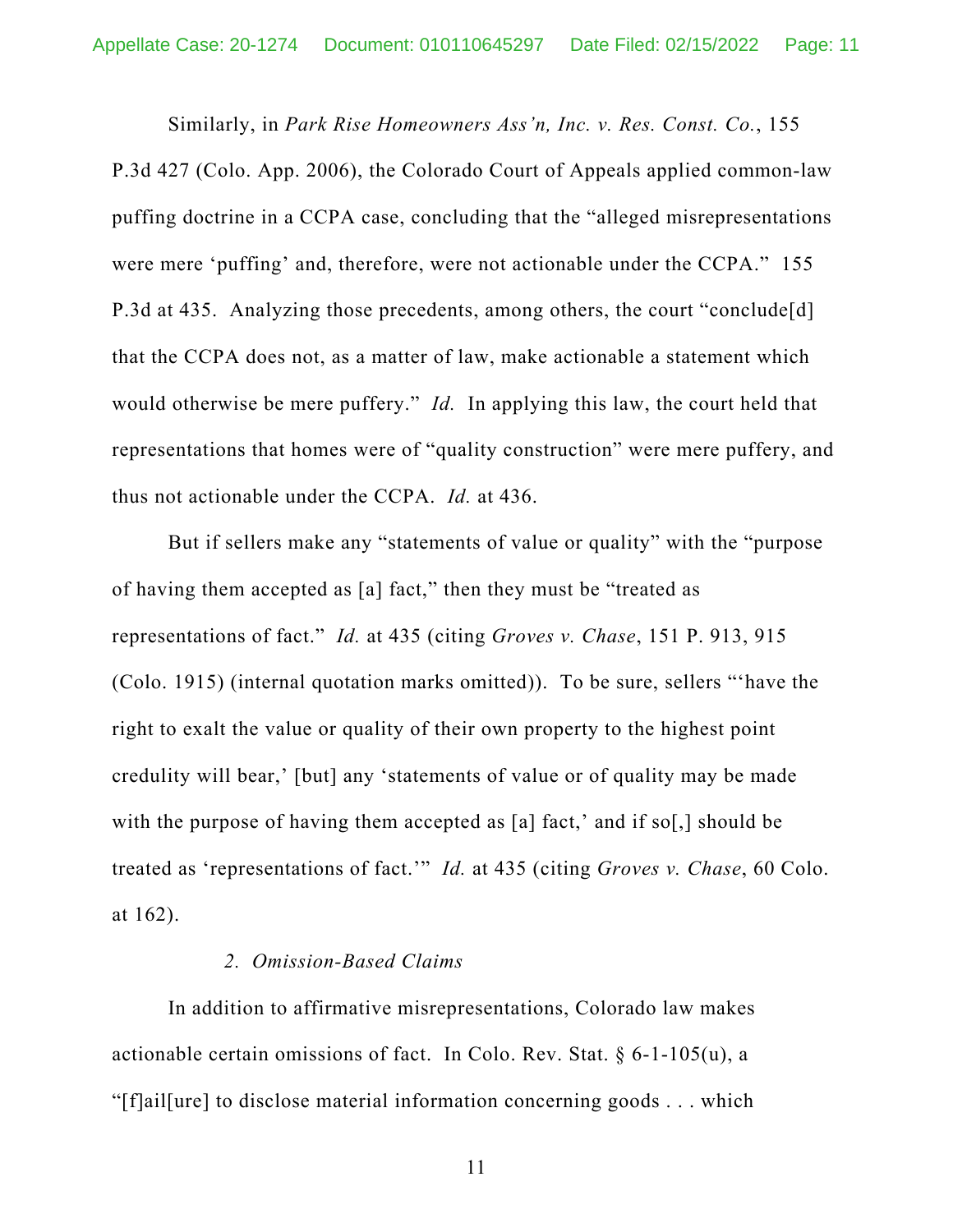information was known at the time of an advertisement or sale if such failure to disclose such information was intended to induce the customer to enter into a transaction" is an actionable deceptive trade practice. Colorado law also prohibits fraudulent concealment. For a defendant to be liable for fraudulent concealment, a "plaintiff must show that the defendant had a duty to disclose material information." *In re Rumsey Land Co., LLC*, 944 F.3d 1259, 1272 (10th Cir. 2019) (citing *Mallon Oil Co. v. Bowen/Edwards Assocs., Inc.*, 965 P.2d 105, 111 (Colo. 1998) (internal quotation marks omitted)). Whether there is a duty to disclose a fact is a question of law. *Poly Trucking, Inc. v. Concentra Health Servs., Inc.*, 93 P.3d 561, 564 (Colo. App. 2004).

In determining whether there is a duty to disclose, Colorado courts have looked to the Restatement (Second) of Torts § 551 for guidance. *In re Rumsey Land Co., LLC*, 944 F.3d at 1272. The section provides that

[o]ne who fails to disclose to another a fact that he knows may justifiably induce the other to act or refrain from acting in a business transaction is subject to the same liability to the other as though he had represented the nonexistence of the matter that he has failed to disclose, if, but only if, he is under a duty to the other to exercise reasonable care to disclose the matter in question.

Restatement (Second) of Torts § 551(1) (Am. Law. Inst. 1977); *see also Mallon Oil*, 965 P.2d at 111; *Berger v. Sec. Pac. Info. Sys., Inc.*, 795 P.2d 1380, 1383 (Colo. App. 1990).

Section 551 of the Restatement and the Colorado cases interpreting it

demonstrate that in the absence of a special relationship or custom requiring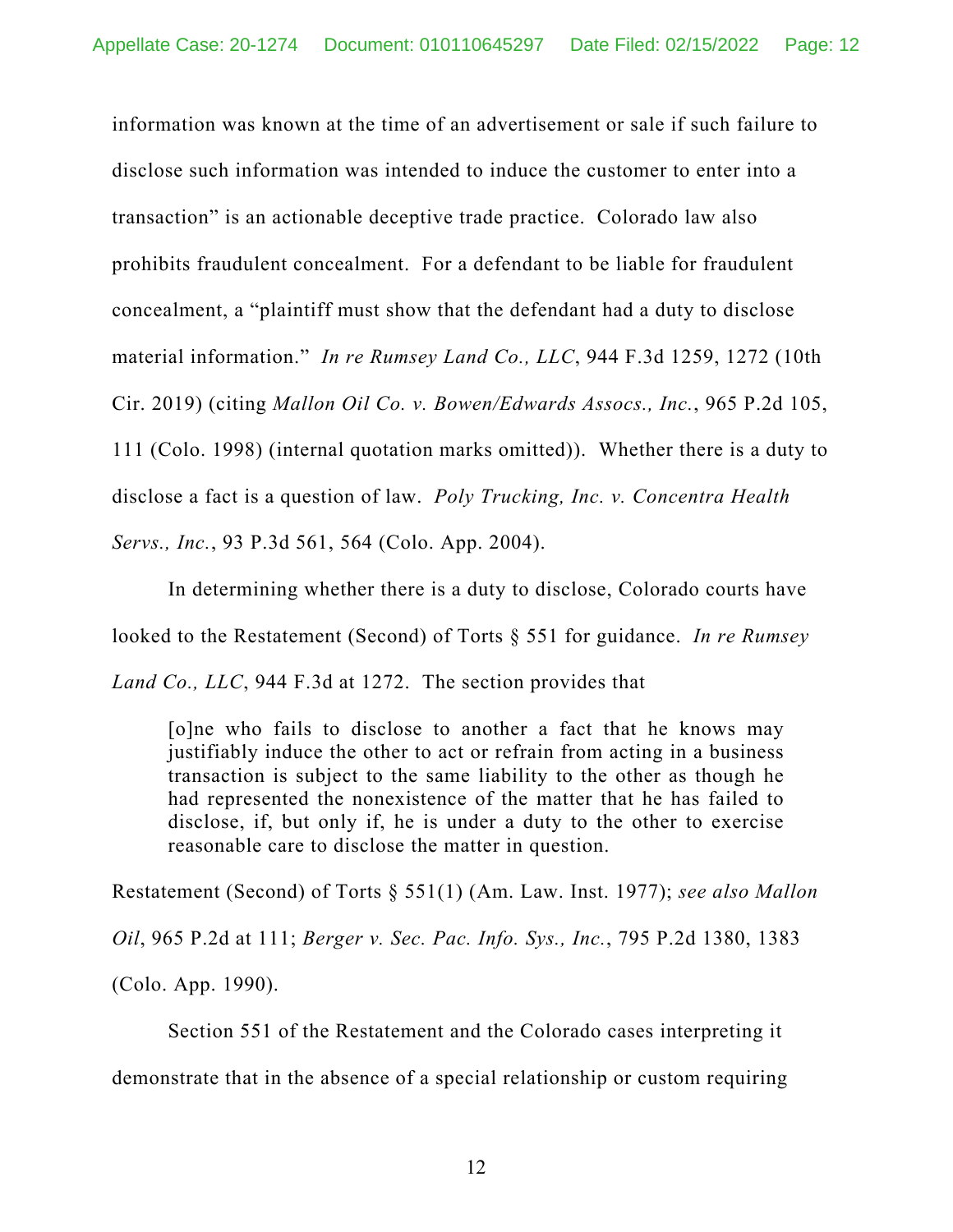disclosure, a party is not required to disclose material facts unless he has done something to create a false impression.

#### *B. Application*

Applying Colorado law, we conclude none of the phrases supports claims for deceptive advertising.

### *1. "Trusted Everywhere" and "Ingredients We Love [From] People We Trust"*

 The district court correctly found that the statements "Trusted Everywhere" and "Ingredients We Love [From] People We Trust" are unactionable puffery. No reasonable consumer would have concluded these "vague generalities" were anything other than boilerplate statements of opinion.

 Plaintiffs contend the district court erred in determining these statements were puffery because Plaintiffs understood them to mean Champion had a specific testing regimen and would not use certain ingredients, such as regrinds (filler that comes from already cooked dog and cat foods that failed nutritional testing). In particular, Plaintiffs took issue with Champion's failure to "consistently test its ingredients or finished [d]og [f]ood" for contamination. Aplt. Br. at 36. In support of this argument, Plaintiffs cite *Gen. Steel Domestic Sales, LLC v. Chumley*, 129 F. Supp. 3d 1158 (D. Colo. 2015), where the court held actionable representations that a company had "zero unresolved customer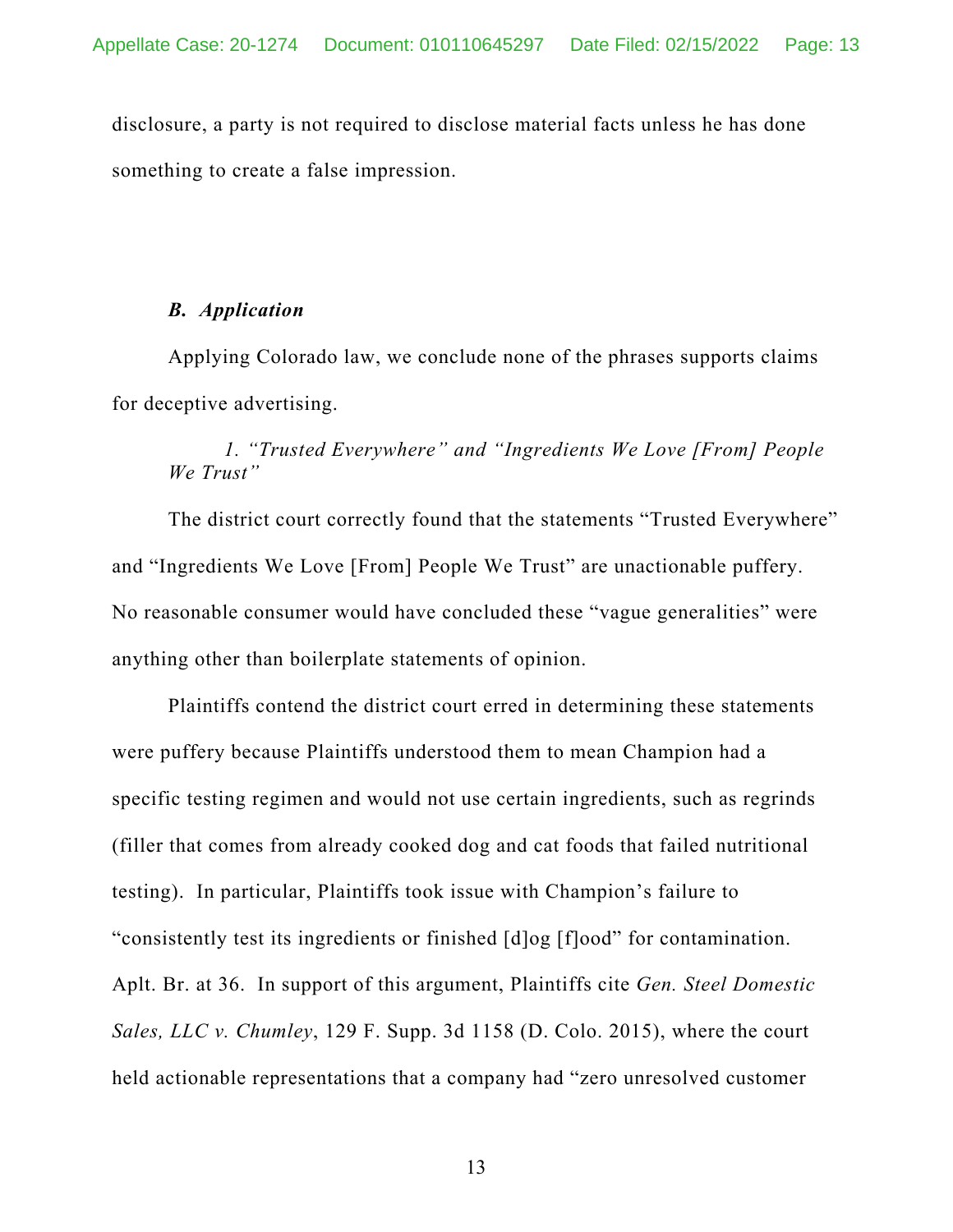issues" and a "history of 100% customer satisfaction." 129 F. Supp. 3d at 1176– 77 (internal quotation marks omitted).

 But Plaintiffs implausibly allege these vague packaging statements to mean something they do not say. Champion does not make claims about its testing regimens on the dog food packaging. Nor does Champion say on the packaging that the dog food is free from filler. Instead, the statements about being "Trusted Everywhere" and using "Ingredients We Love [From] People We Trust" are the sort of subjective and "vague generalities that no reasonable person would rely on as assertions of particular facts." *Alpine Bank*, 555 F.3d at 1106.

Besides reading too much into the statements, Plaintiffs fail to demonstrate the claims are falsifiable and thus statements of fact. In *Chumley*, the court focused on whether the claims made were "specific, measurable claims that can be evaluated as true or false." 129 F. Supp. 3d at 1176–77. The court concluded that the questions whether *zero* customer issues remained unresolved or there was a history of *100%* customer satisfaction did not elude quantification. *Id.* at 1177. We agree that testing for falsifiability is helpful in determining whether a claim is actionable as a misrepresentation of fact or mere puffery.

 Here, Plaintiffs fail to plausibly allege the claims are falsifiable. Champion did not claim its dog food was trusted by *100%* of its customers. Nor did Champion claim that everyone loves all the ingredients it uses. Instead, Champion merely made vague and unproveable claims. Consequently, we conclude these claims are protected puffery.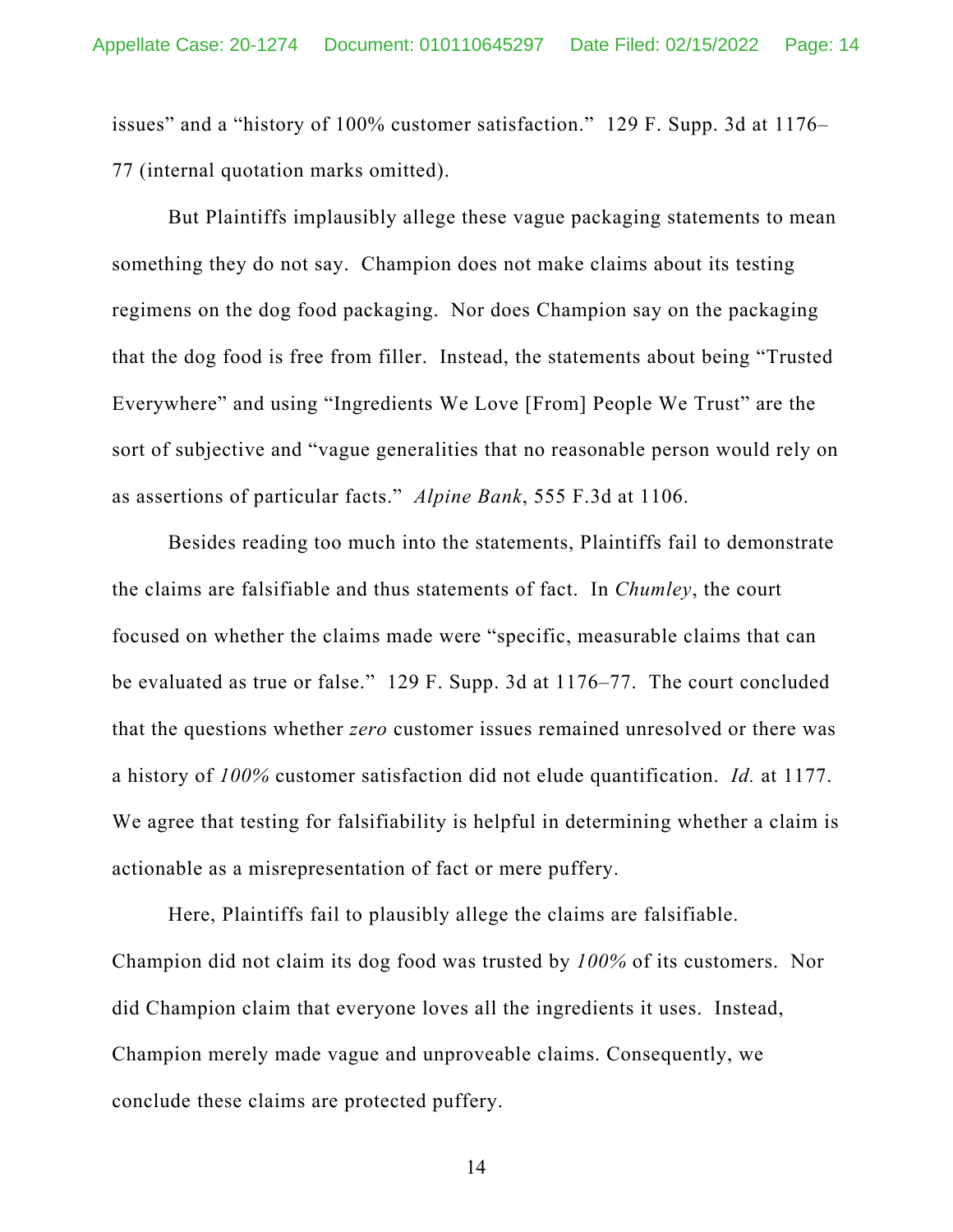#### *2. "Fresh and Regional"*

 The district court concluded that the statement "Fresh Regional Ingredients" was either not empirically verifiable or unactionable puffery.

 The statement stands among other claims that the food was "the fullest expression of [Champion's] . . . fresh regional ingredients commitment," that "focus[ed] on local ingredients that are ethically raised by people [Champion] know[s] and trust[s]." Aplt. App. at 203. The district court found that these statements were "inherently subjective ideals" because no court or jury could decide what amount of fresh or regional ingredients "would be enough" to establish focus or commitment. *Id.* at 204.

 We agree with the district court that the phrase can only be understood in the context of the entire packaging of Champion's dog food. But even if we take the claim "Fresh and Regional" on its own, it too is a "vague generality" that would not mislead a reasonable consumer who examined the entire package. Although Plaintiffs allege that the dog food contained a "material amount" of non-fresh and non-regional ingredients, they do not explain what amount of fresh ingredients a reasonable consumer would expect or why Champion's advertising claims suggested that the food was *entirely* fresh or regional. In fact, the ingredients listed on the Orijen and Acana packaging belie any understanding that the food is entirely fresh by listing non-fresh and non-regional ingredients.

 In one instructive case, the Colorado Court of Appeals explained that such generic statements lack a "specific representation of fact subject to measure[.]"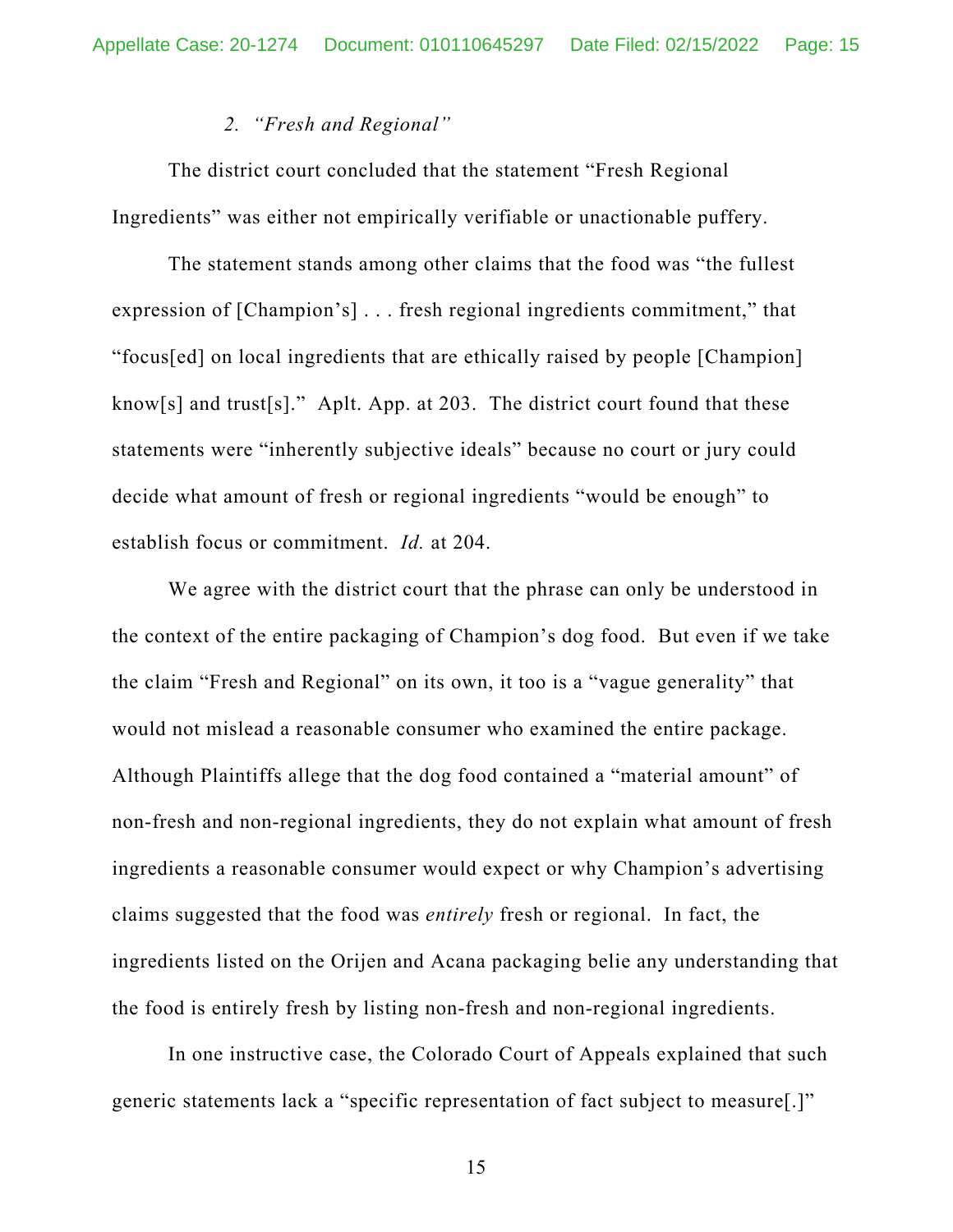*Park Rise*, 155 P.3d at 436. They are typical and "obvious sales talk language" that one can expect to see on any number of food packages. *See id.* (citation and internal quotation marks omitted). The district court correctly concluded that claims that ingredients are "fresh" and "regional" are not subject to measurement. No reasonable consumer would find Champion's packaging misleading merely because the ingredients contained some percentage of non-fresh or non-regional ingredients when, as here, the packaging disclosed that very fact.

#### *3. "Biologically Appropriate"*

The district court dismissed Plaintiffs' claims under the phrase "Biologically Appropriate" for lack of standing. The district court understood Plaintiffs' claim was based on its allegation that some of the food sold in 2018 contained beef tallow contaminated with pentobarbital. In analyzing the claim, the court found that none of the plaintiffs actually purchased any dog food that contained beef tallow as an ingredient after Champion purchased the contaminated beef tallow, and so Plaintiffs lack standing to assert a claim, citing *Lujan v. Defs. of Wildlife*, 504 U.S. 555 (1992) (plaintiffs must allege an actual imminent injury to have standing).

 We agree Plaintiffs could not have suffered any consumer protection injury if they had not purchased dog food containing the objectionable ingredients. On appeal, Plaintiffs contend the "district court erred in limiting its analysis of [the Biologically Appropriate] claim to whether Plaintiffs purchased any of the [d]og [f]ood that was confirmed to contain an ingredient with detectable levels of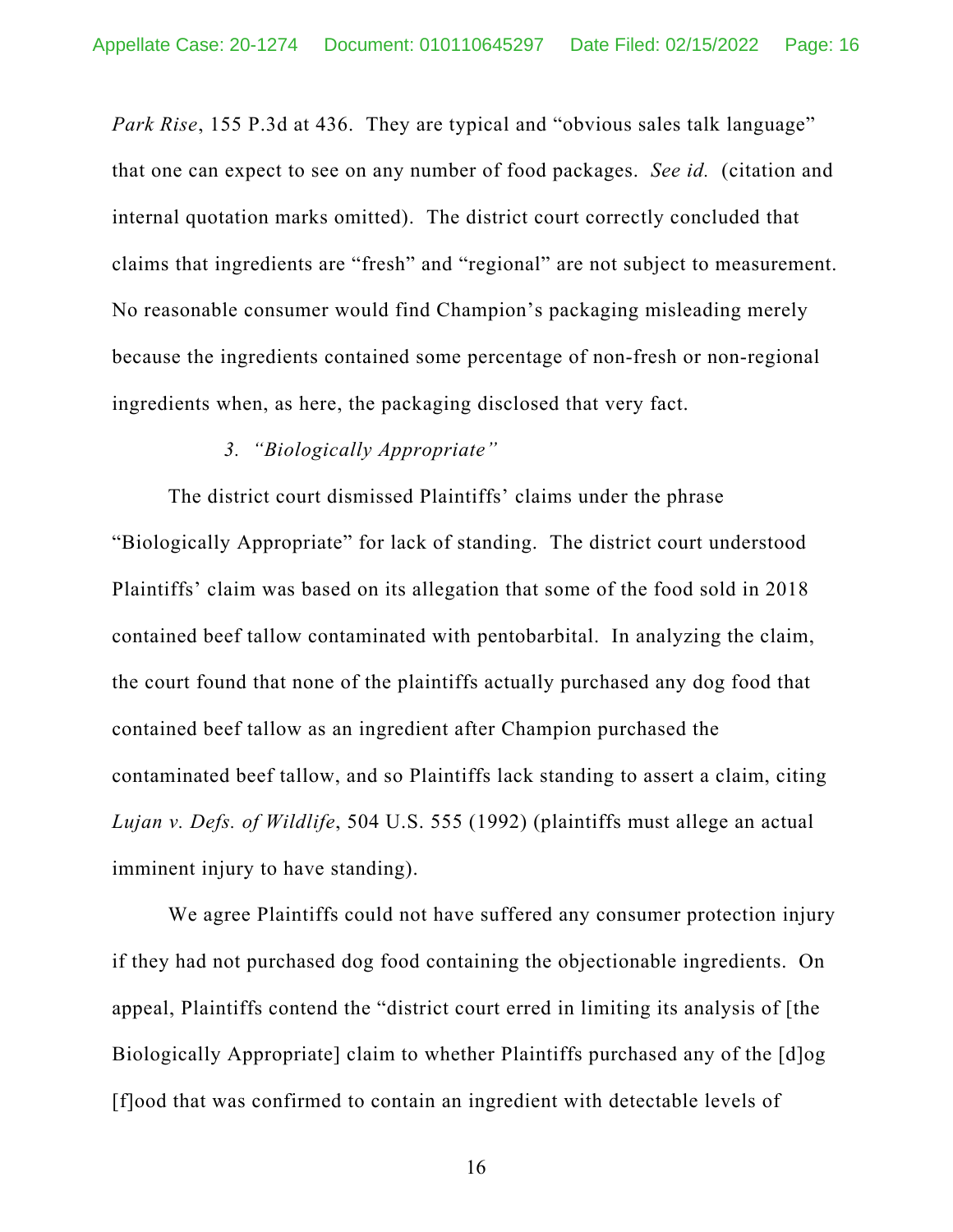pentobarbital." Aplt. Br. at 33. Instead, Plaintiffs argue "each bag of [d]og [fo]od purchased by Plaintiffs" was affected because it "ha[d] a risk of, or [did] contain, pentobarbital whe[n] it [was] advertised as Biologically Appropriate for dogs." *Id.* And at the district court, Plaintiffs argued that the dog food "contained and/or had a material risk of containing pentobarbital for years." Aplt. App. at 165. But with a close reading, it is clear that Plaintiffs' allegations that the dog food was actually contaminated with pentobarbital was limited only to dog food sold in 2018 because that is when Champion received notification it had purchased contaminated beef tallow. *Id.* at 174. Plaintiffs failed to argue that Champion sold pentobarbital-contaminated dog food *before* Champion received the contaminated 2018 batch of beef tallow, and so they failed to allege they purchased any contaminated dog food. Instead, Plaintiffs argued that the dog food they purchased before 2018 was *at risk* of contamination. But arguing that they purchased dog food that was at risk of contamination—unlike arguing that they purchased dog food that was contaminated—is insufficient for standing because an alleged injury cannot be "too speculative for Article III purposes." *Lujan*, 504 U.S. at 564 n.2.

But putting aside the pentobarbital claim, we do not agree that Plaintiffs lacked standing to bring a false advertising claim based on the "Biologically Appropriate" phrase more generally. Plaintiffs' second amended complaint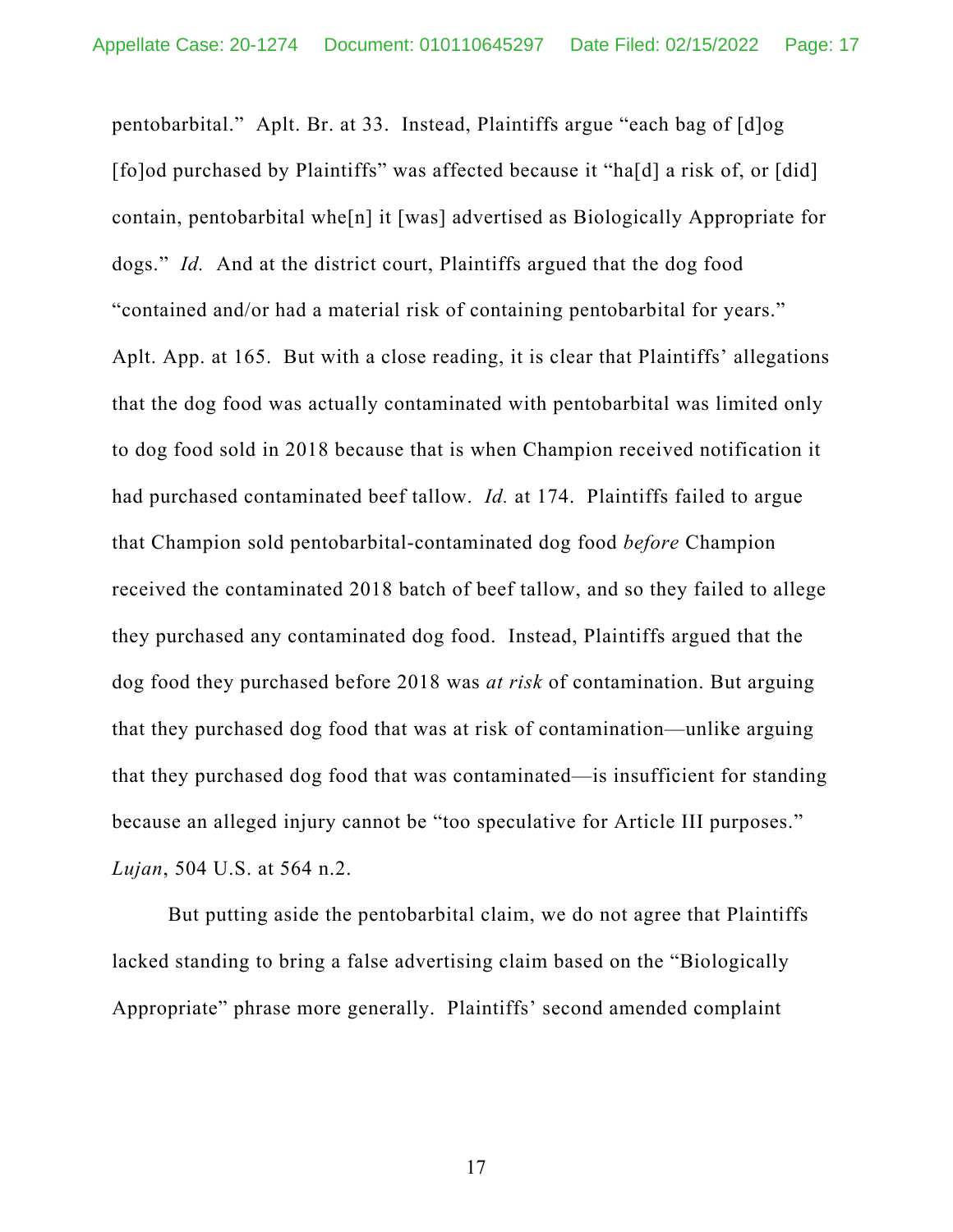alleges other reasons why Champion's packaging claim that its dog food was "Biologically Appropriate" was misleading.<sup>2</sup>

Even though Plaintiffs have standing to challenge this statement, no reasonable consumer would have concluded this general statement of quality was a material misstatement of fact. As the packaging explains, "Biologically Appropriate" means that the dog food "mirror[s] the richness, freshness, and variety" of a dog's natural prey, and that the dog food is "protein rich and carbohydrate limited." Aplt. App. at 136. No reasonable consumer would interpret this phrase to establish the inclusion of a specific amount of ingredients or the exclusion of other ingredients. Like the other packaging statements, the phrase is "not a specific representation of fact subject to measure or calibration." *Park Rise*, 155 P.3d at 436. The only conclusion that a reasonable consumer could draw from a package that claimed the dog food was "Biologically Appropriate" is that it was fit for dogs to consume. Although Plaintiffs allege that Champion's dog food was not fit for dog consumption, they fail to plausibly allege what level of content of heavy metals in the dog food would render it unfit

<sup>&</sup>lt;sup>2</sup> Plaintiffs allege in their complaint that by using the phrase "Biologically Appropriate," Champion misrepresented that the dog food contained only natural, nourishing ingredients [Aplt. App. at 27 ¶ 36]; promised specific ratios of meat and fish ingredients [Aplt. App. at 27 ¶ 37]; misled consumers because Champion "failed to prevent" exceeding levels of heavy metals than those found in fresh ingredients [Aplt. App. at 38 ¶ 70]; suggested no use of regrinds that were twice cooked and had no nutritional value [Aplt. App. at 41 ¶ 90]; and obscured the amount of fresh, regional, and "Biologically Appropriate" ingredients they used [Aplt. App. at 47 ¶ 129]. *See* Aplt. App. at 27–44.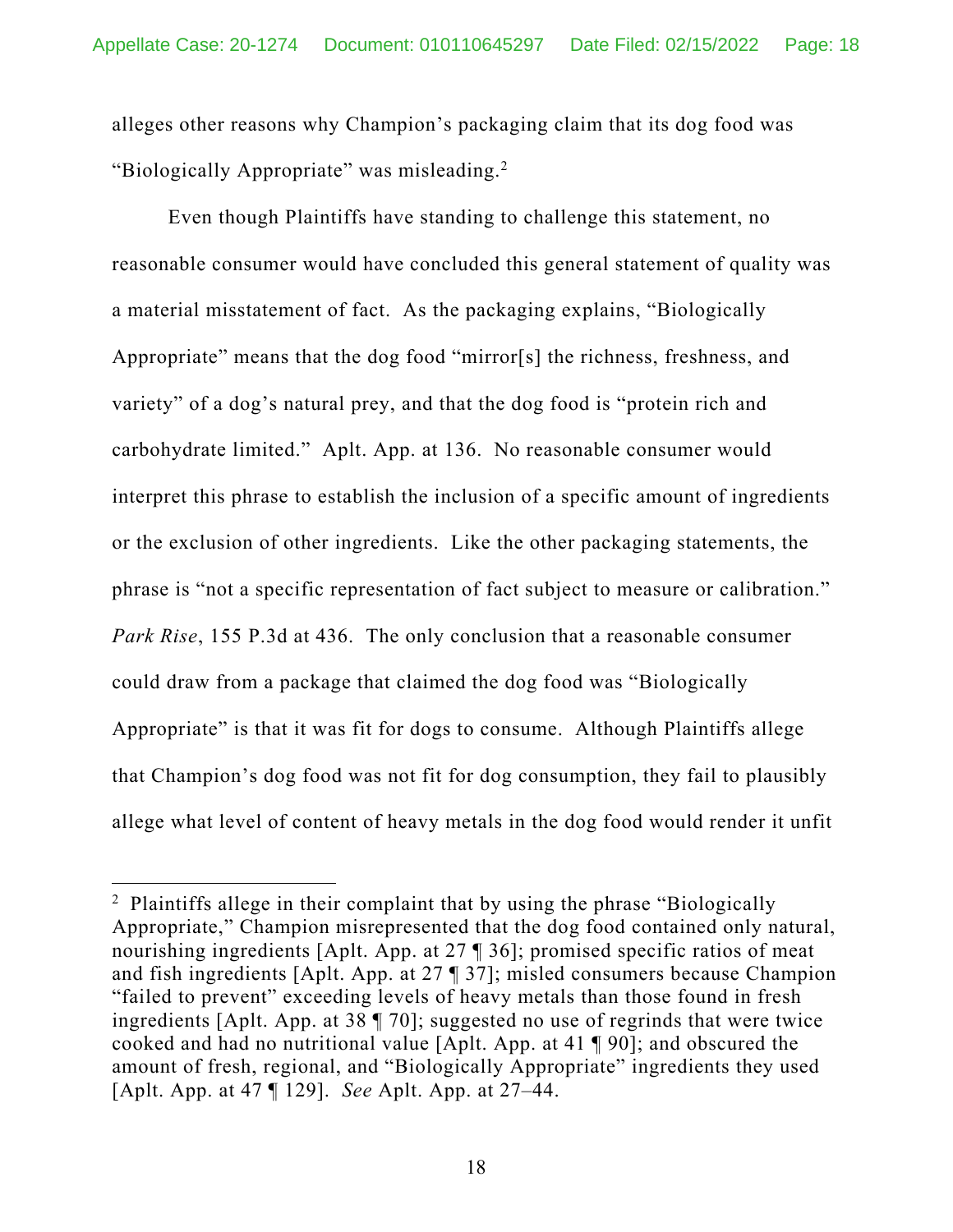for consumption by dogs. And Plaintiffs do not allege that the ingredients did not approximate what a dog may find in a natural environment or that the dog food caused any actual harm to their pets. $3$  Plaintiffs' complaint thus fails to allege Champion's "Biologically Appropriate" advertising claim was false or misleading.

\* \* \*

In sum, Plaintiffs have not plausibly alleged a false advertising claim based on Champion's Acana and Orijen packaging.

#### *C. Omission*

 The district court dismissed Plaintiffs' omission-based claims because it concluded the complaint contained no actionable claims.

In their complaint, Plaintiffs contended Champion omitted information about the "[r]isk of pentobarbital," "[r]isk of inclusion of regrinds with pentobarbital," "[i]nclusion of [r]egrinds," "[i]nclusion of nondisclosed nonregional ingredients," and "[i]nclusion of other non-fresh ingredients," and that

<sup>&</sup>lt;sup>3</sup> The Plaintiffs allege that Champion's dog food contains some amount of "regrinds" and "heavy metals." But Plaintiffs failed to allege what level of heavy metals content in a dog food formula would cause injury to dogs or render the dog food not biologically appropriate. We therefore cannot credit Plaintiffs' argument that inclusion of some heavy metals—which are naturally occurring in certain ingredients, such as fish—renders misleading the advertising of the dog food as biologically appropriate. And Plaintiffs fail to demonstrate how the inclusion of *some* filler makes the dog food as a whole biologically inappropriate.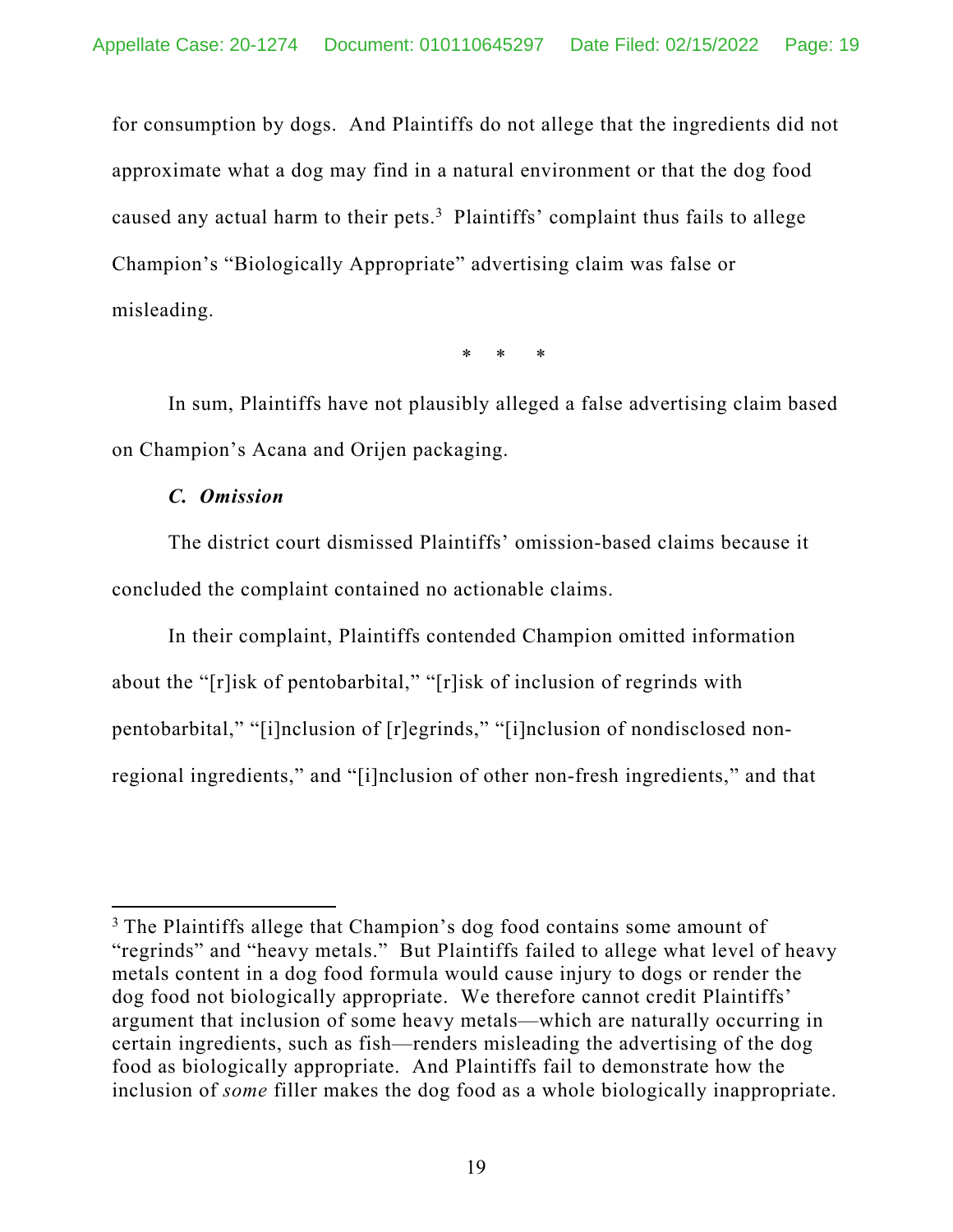such information was omitted "to induce Plaintiffs and the members of the Classes to purchase" the dog food.<sup>4</sup> Aplt. App. at  $77$   $\P$  $\boxed{272, 273.}$ 

Plaintiffs press two omission claims on appeal: one based on the CCPA and the other on fraudulent concealment. We find that Plaintiffs fail on their CCPA omission claim through forfeiture by failure to argue the claim at the district court. *See Ave. Capital Mgmt. II, L.P. v. Schaden*, 843 F.3d 876, 885 (10th Cir. 2016) ("An appellant forfeits an argument by failing to preserve it in [the] district court."). Although Plaintiffs made the claim in their complaint, Aplt. App. at 68 ¶ 221(d), they failed to press the argument in their brief opposing the motion to dismiss, Aplt. App. at 176–79. In the omission portion of their brief opposing the motion to dismiss, Plaintiffs argued Champion "fraudulently concealed material facts," listed some of the elements for the claim, and then fleshed out the fraudulent concealment argument. Aplt. App. at 176–79. But Plaintiffs failed to make a separate CCPA omission claim. At most, Plaintiffs alluded to the separate CCPA claim by arguing that they "alleged facts sufficient to support their omissions *claims*." *Id.* at 179 (emphasis added). But that mere allusion to a separate CCPA claim is insufficient to preserve the argument before this court. *See In re Rumsey Land Company, LLC*, 944 F.3d 1259, 1271 (10th Cir. 2019)

<sup>&</sup>lt;sup>4</sup> As we noted previously, Plaintiffs lack standing for any claims against Champion for the inclusion of pentobarbital because they do not allege they ever purchased the contaminated dog foods. Consequently, Plaintiffs cannot allege a claim for Champion's omission of notice that certain dog foods contained pentobarbital.